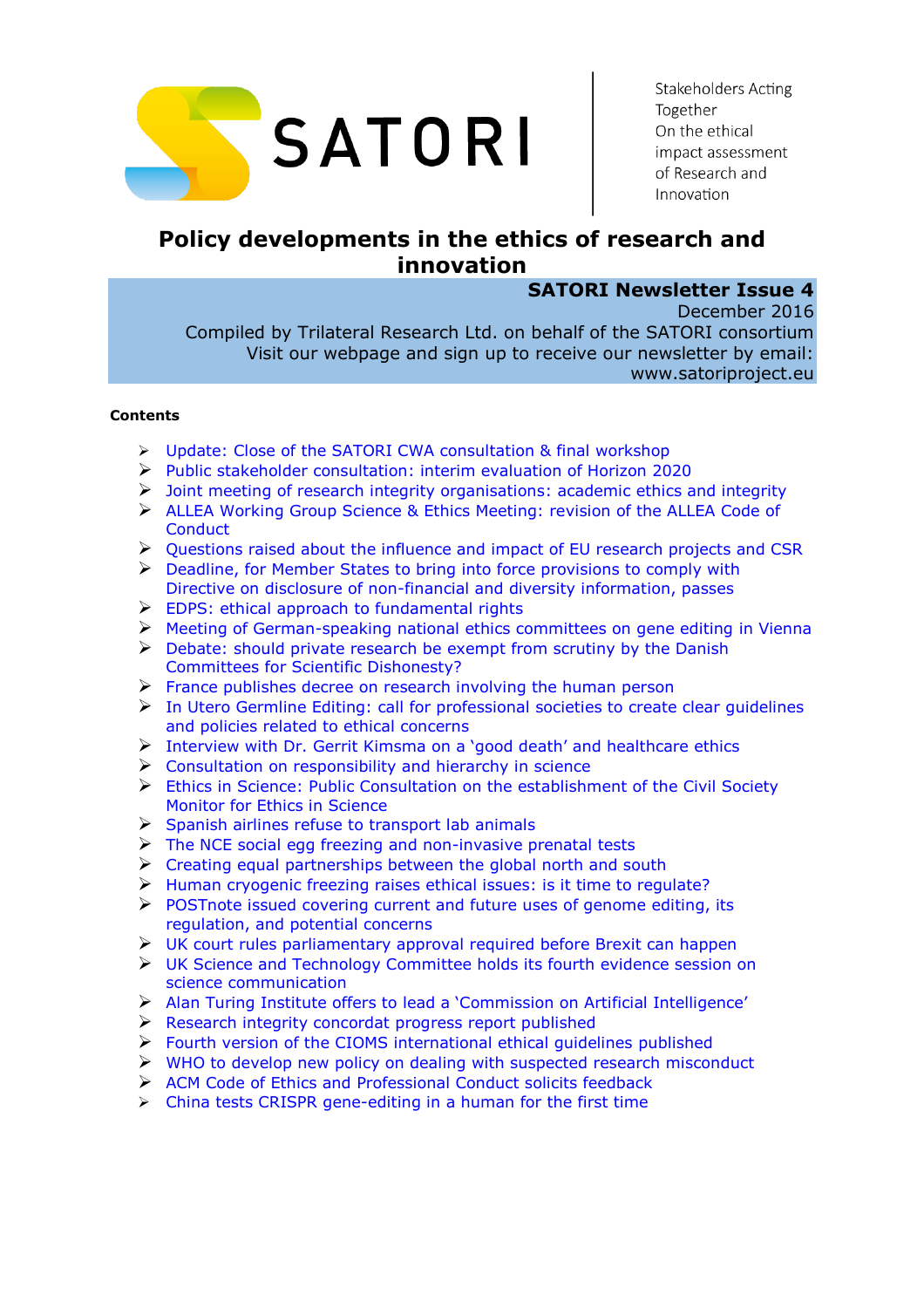

## **Europe**

### <span id="page-1-0"></span>**Update: Close of the SATORI CWA consultation & final workshop**

The public consultation on the SATORI CEN Workshop Agreement (CWA) on ethics assessment for research and innovation has now closed. The draft documents were presented to a wide audience for comments. The SATORI mutual learning workshops also yielded additional discussion and comments on the CWA. All the comments received will be discussed and approved in the final plenary CWA meeting in Ljubljana, Slovenia on 1 February 2017.

#### <span id="page-1-1"></span>**Public stakeholder consultation: interim evaluation of Horizon 2020**

The results of this consultation will feed into the report on the interim evaluation of Horizon 2020, and aim to help the EC improve the implementation of Horizon 2020 and set the scene for the future discussions on the next EU research and innovation funding post-2020. Contribute via the link below. Source:

[http://ec.europa.eu/research/consultations/interim\\_h2020\\_2016/consultation\\_e](http://ec.europa.eu/research/consultations/interim_h2020_2016/consultation_en.htm) [n.htm](http://ec.europa.eu/research/consultations/interim_h2020_2016/consultation_en.htm)

#### <span id="page-1-2"></span>**Joint meeting of research integrity organisations to exchange results on academic ethics and integrity**

During its Joint Meeting in Bratislava (Slovakia) and Vienna (Austria) on 20 and 21 October 2016, the Slovak Research and Development Agency and the Austrian Agency for Research Integrity, welcomed ENRIO (the European Network of Research Integrity Offices), ENERI (the European Network of Ethics and Research Integrity), and ENOHE (the European Network of Ombudsmen in Higher Education).

Source:<http://www.enohe.net/news-updates/>

#### <span id="page-1-3"></span>**ALLEA Working Group Science & Ethics Meeting: revision of the ALLEA Code of Conduct**

In its final meeting of 2016 at the Royal Netherlands Academy of Arts and Sciences on 15 December 2016, the [ALLEA Permanent Working Group on Science & Ethics](http://www.allea.org/permanent-working-group-science-ethics/)  (PWGSE) will finalise the revision of the ALLEA Code of Conduct and discuss the outlook for the coming year.

Source:<http://www.allea.org/events/allea-working-group-meeting-3/>

#### <span id="page-1-4"></span>**Questions raised about the influence and impact of EU research projects and CSR**

An article on opendemocracy.net by David Sogge (an independent researcher and writer based in Amsterdam, affiliated with the Transnational Institute) analyses the effect of the IMPACT project (Impact Measurement and Performance Analysis of corporate social responsibility) suggesting that "Serious research efforts like that of the IMPACT Project may expose CSR's essential vacuity, but because their findings are ignored it marches forward unperturbed".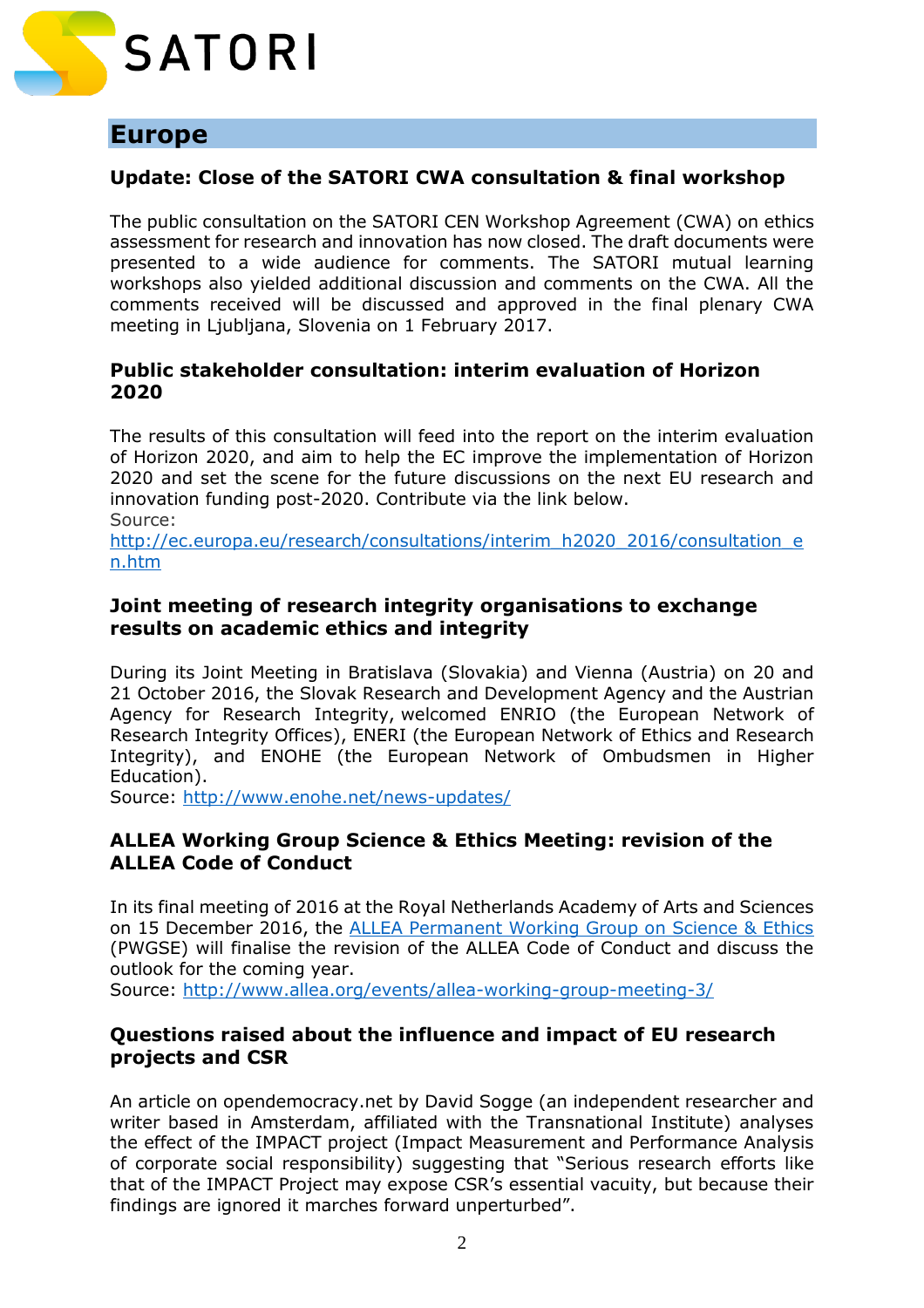

Source: [https://www.opendemocracy.net/transformation/david-sogge/corporate](https://www.opendemocracy.net/transformation/david-sogge/corporate-wax-nose)[wax-nose](https://www.opendemocracy.net/transformation/david-sogge/corporate-wax-nose)

#### <span id="page-2-0"></span>**Deadline, for Member States to bring into force provisions to comply with Directive on disclosure of non-financial and diversity information, passes**

6 December 2016 was the deadline for Member States to bring into force the laws, regulations and administrative provisions necessary to comply with Directive 2014/95/EU of the European Parliament and of the Council of 22 October 2014 amending Directive 2013/34/EU as regards disclosure of non-financial and diversity information by certain large undertakings and groups. The Directive aims to improve undertakings' disclosure of social and environmental information. Source: <http://eur-lex.europa.eu/legal-content/en/TXT/?uri=CELEX%3A32014L0095>

### <span id="page-2-1"></span>**EDPS: ethical approach to fundamental rights**

Giovanni Buttarelli, European Data Protection Supervisor (EDPS), blogs about innovation, ethical assessment and encouraging long term ethical analysis and prospective thinking towards technological innovation.

Source:

[https://secure.edps.europa.eu/EDPSWEB/edps/site/mySite/An\\_ethical\\_approach](https://secure.edps.europa.eu/EDPSWEB/edps/site/mySite/An_ethical_approach_to_fundamental_rights) to fundamental rights

## **Austria**

#### <span id="page-2-2"></span>**Meeting of German-speaking national ethics committees on gene editing in Vienna**

Representative experts from ethics committees from Austria, Switzerland, and Germany met on 16 and 17 November 2016 in Vienna to discuss gene editing technologies and their implications. The Bioethics Commission of Austria will continue this international, up-to-date discussion and consider the corresponding legal situation in Austria, such as the Genetic Engineering Act, for example. Source: [https://www.bundeskanzleramt.at/-/bioethik-kommission-diskutiert-zu](https://www.bundeskanzleramt.at/-/bioethik-kommission-diskutiert-zu-gen-chirurgie)[gen-chirurgie](https://www.bundeskanzleramt.at/-/bioethik-kommission-diskutiert-zu-gen-chirurgie)

### **Denmark**

#### <span id="page-2-3"></span>**Debate: should private research be exempt from scrutiny by the Danish Committees for Scientific Dishonesty?**

Charlotte Rønhof (Confederation of Danish Industry) questions whether the Danish government proposal that only publicly financed research should be assessed by the Danish Committees for Scientific Dishonesty and makes the case that there should be no distinction between public and private research. Will policy makers pay heed?

Source: [http://www.altinget.dk/forskning/artikel/di-uhensigtsmaessig-at-skelne](http://www.altinget.dk/forskning/artikel/di-uhensigtsmaessig-at-skelne-mellem-offentlig-og-privat-forskning?ref=newsletter&refid=22414&SNSubscribed=true&utm_source=Nyhedsbrev&utm_medium=e-mail&utm_campaign=forskning)[mellem-offentlig-og-privat-](http://www.altinget.dk/forskning/artikel/di-uhensigtsmaessig-at-skelne-mellem-offentlig-og-privat-forskning?ref=newsletter&refid=22414&SNSubscribed=true&utm_source=Nyhedsbrev&utm_medium=e-mail&utm_campaign=forskning)

[forskning?ref=newsletter&refid=22414&SNSubscribed=true&utm\\_source=Nyhed](http://www.altinget.dk/forskning/artikel/di-uhensigtsmaessig-at-skelne-mellem-offentlig-og-privat-forskning?ref=newsletter&refid=22414&SNSubscribed=true&utm_source=Nyhedsbrev&utm_medium=e-mail&utm_campaign=forskning) [sbrev&utm\\_medium=e-mail&utm\\_campaign=forskning](http://www.altinget.dk/forskning/artikel/di-uhensigtsmaessig-at-skelne-mellem-offentlig-og-privat-forskning?ref=newsletter&refid=22414&SNSubscribed=true&utm_source=Nyhedsbrev&utm_medium=e-mail&utm_campaign=forskning)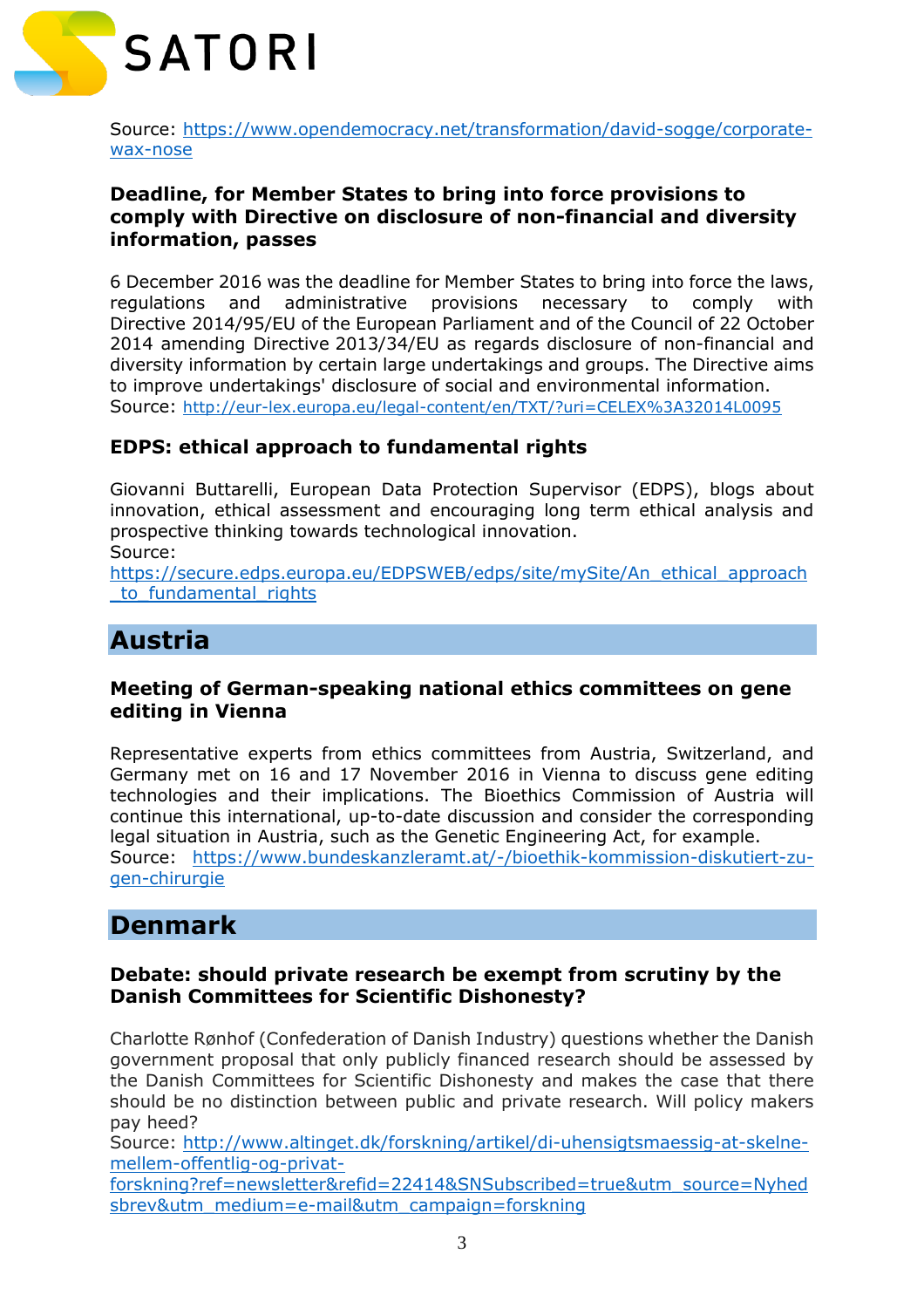

## **France**

#### <span id="page-3-0"></span>**France publishes decree on research involving the human person**

With this decree, a 2012 law dated 12 March 2002 comes into force. The main purpose of these new norms is to categorise research protocols on human beings based on the risks taken by the participants. The protection awarded to the participants by law is then proportional to the risks. The proposed legislation was revised to comply with [Regulation \(EU\) No 536/2014 of the European Parliament](http://ec.europa.eu/health/files/eudralex/vol-1/reg_2014_536/reg_2014_536_en.pdf)  [and of the Council of 16 April 2014 on clinical trials on medicinal products for](http://ec.europa.eu/health/files/eudralex/vol-1/reg_2014_536/reg_2014_536_en.pdf)  [human use, and repealing Directive 2001/20/EC.](http://ec.europa.eu/health/files/eudralex/vol-1/reg_2014_536/reg_2014_536_en.pdf)

Source (the new legislation, in French): [https://www.legifrance.gouv.fr/affichTexte.do?cidTexte=JORFTEXT00003339408](https://www.legifrance.gouv.fr/affichTexte.do?cidTexte=JORFTEXT000033394083&dateTexte=&categorieLien=id) [3&dateTexte=&categorieLien=id](https://www.legifrance.gouv.fr/affichTexte.do?cidTexte=JORFTEXT000033394083&dateTexte=&categorieLien=id)

## **Italy**

#### <span id="page-3-1"></span>**In Utero Germline Editing: call for professional societies to create clear guidelines and policies related to ethical concerns**

News coverage from the [European Society of Gene and Cell Therapy \(ESGCT\) 2016](http://www.medscape.com/viewcollection/33879)  [Annual Congress,](http://www.medscape.com/viewcollection/33879) held in Italy, reports that scientists are worried that the "unethical uses of technology could lead to potential moratoriums on their research, which could prevent advances that could help treat diseases". Untrustworthy science cannot perform its proper role in society. Source: [http://www.medscape.com/viewarticle/871158#vp\\_2](http://www.medscape.com/viewarticle/871158#vp_2)

## **Netherlands**

#### <span id="page-3-2"></span>**Interview with Dr. Gerrit Kimsma on a 'good death' and healthcare ethics**

In an in-depth interview, Dr. Kimsma (Dutch physician and associate professor of medical ethics) has shared his views on euthanasia laws in the Netherlands. While largely favouring patients' choice for a medical death of their choice if there are no options for cure or acceptable care, he expresses reservations about new regulations in the Netherlands that make it possible for people with 'fulfilled lives' to start the euthanasia process.

Source: [http://ottawacitizen.com/news/local-news/dutch-lessons-dr-gerrit](http://ottawacitizen.com/news/local-news/dutch-lessons-dr-gerrit-kimsma-on-a-good-death-in-the-netherlands)[kimsma-on-a-good-death-in-the-netherlands](http://ottawacitizen.com/news/local-news/dutch-lessons-dr-gerrit-kimsma-on-a-good-death-in-the-netherlands)

## **Slovenia**

#### <span id="page-3-3"></span>**Consultation on responsibility and hierarchy in science**

The second public consultation of the Civil Society Monitor for Ethics in Science (organised by the Civil Society Monitor for Ethics in Science, Slovenian National Commission for UNESCO, and Scientific Research Centre of the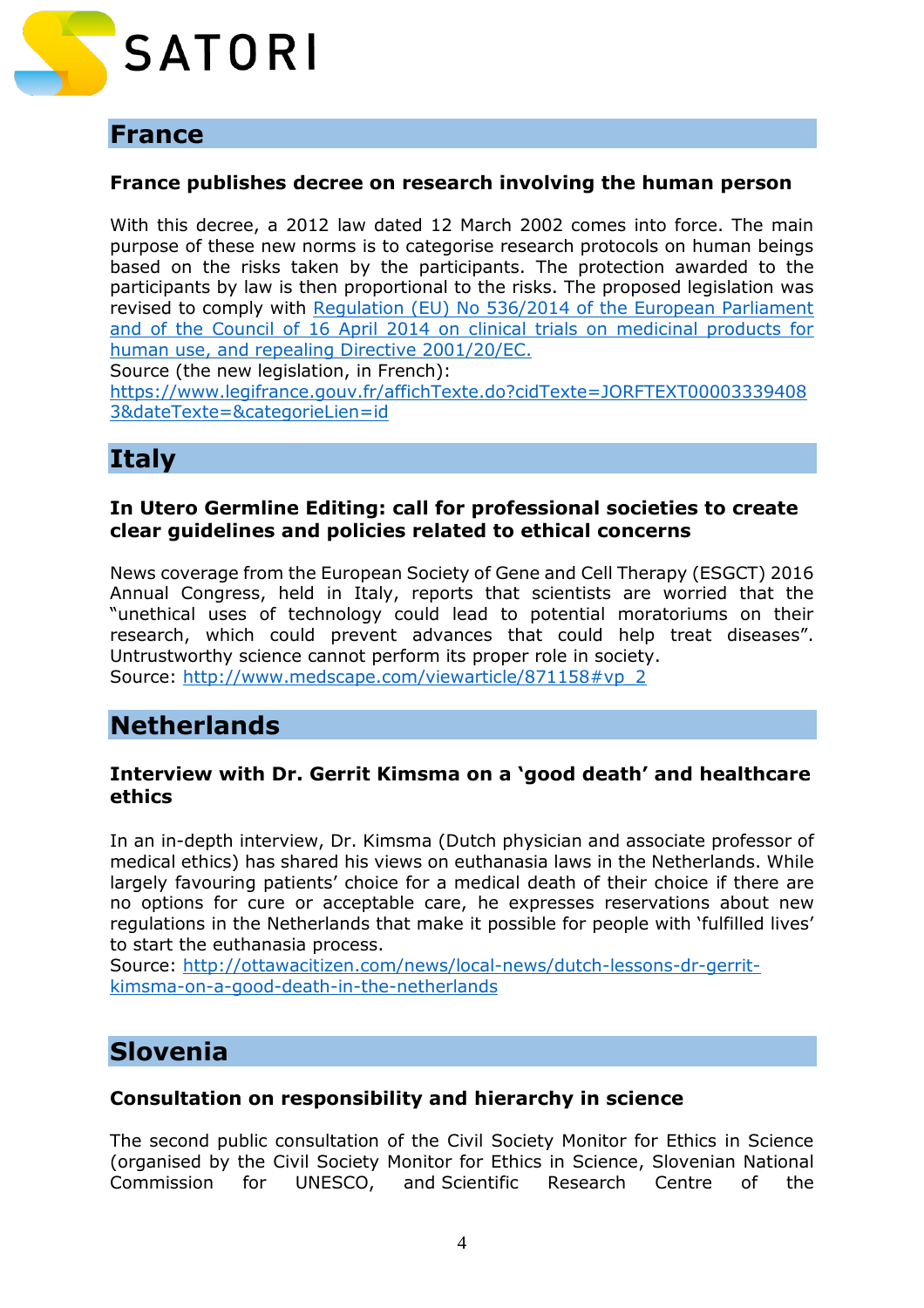

Slovenian Academy of Sciences and Arts) on 21 November 2016 discussed problems related to questions of responsibility and hierarchy in science. Source:<http://www.zrc-sazu.si/sl/dogodki/odgovornost-in-hierarhija-v-znanosti> <https://www.facebook.com/events/1849578878609490/>

#### <span id="page-4-0"></span>**Ethics in Science: Public Consultation on the establishment of the Civil Society Monitor for Ethics in Science**

The Civil Society Monitor for Ethics in Science has been established as a result of the public consultation on ethics in science, and as a reaction to recent media exposures of scientific misconduct. The collateral damage of the latter is significant; it damages the reputation of the entire scientific community. Paradoxically, media exposures of scientific misconduct have proved to be one of the few mechanisms forcing the scientific community to seriously confront and resolve its problems. Co-organisers: Slovenian National Commission for UNESCO, Scientific Research Centre of the Slovenian Academy of Sciences and Arts, and Kvarkadabra - newspaper for interpreting science. Dates: 27 October 2016, Scientific Research Centre of the Slovenian Academy of Sciences and Arts

Sources: [http://www.zrc-sazu.si/sl/dogodki/vabilo-na-javni-posvet-](http://www.zrc-sazu.si/sl/dogodki/vabilo-na-javni-posvet-civilnodruzbeni-monitor-etike-v-znanosti)

[civilnodruzbeni-monitor-etike-v-znanosti](http://www.zrc-sazu.si/sl/dogodki/vabilo-na-javni-posvet-civilnodruzbeni-monitor-etike-v-znanosti)

<https://www.facebook.com/events/975096532618056/>

Video recording of the meeting: [http://www.kvarkadabra.net/2016/11/posnetek](http://www.kvarkadabra.net/2016/11/posnetek-posveta-monitor-etike/)[posveta-monitor-etike/](http://www.kvarkadabra.net/2016/11/posnetek-posveta-monitor-etike/)

## **Spain**

### <span id="page-4-1"></span>**Spanish airlines refuse to transport lab animals**

In the last week of October 2016, reports show Spanish airlines Iberia and Air Europa refused to transport laboratory animals to and from the Canary Islands, the Spanish territory located off the coast of Morocco. The embargo affected around 30 research projects funded by national funding agencies, the Spanish Ministry of Economy and other European programs. The European Animal Research Association (EARA), together with the Spanish Society of Laboratory Animal Sciences (SECAL) and the regional government, has sought a meeting with Iberia to explore possible solutions to the problem.

Source: [http://elpais.com/elpais/2016/10/25/ciencia/1477392195\\_420271.html](http://elpais.com/elpais/2016/10/25/ciencia/1477392195_420271.html)

## **Switzerland**

#### <span id="page-4-2"></span>**The National Advisory Commission on Biomedical Ethics (NCE) social egg freezing and non-invasive prenatal tests**

The NCE is working on two position papers - one related to the non-invasive prenatal tests (NIPT) and another on social egg freezing. The papers are being discussed in the Commission and will be published (in German) in 2017.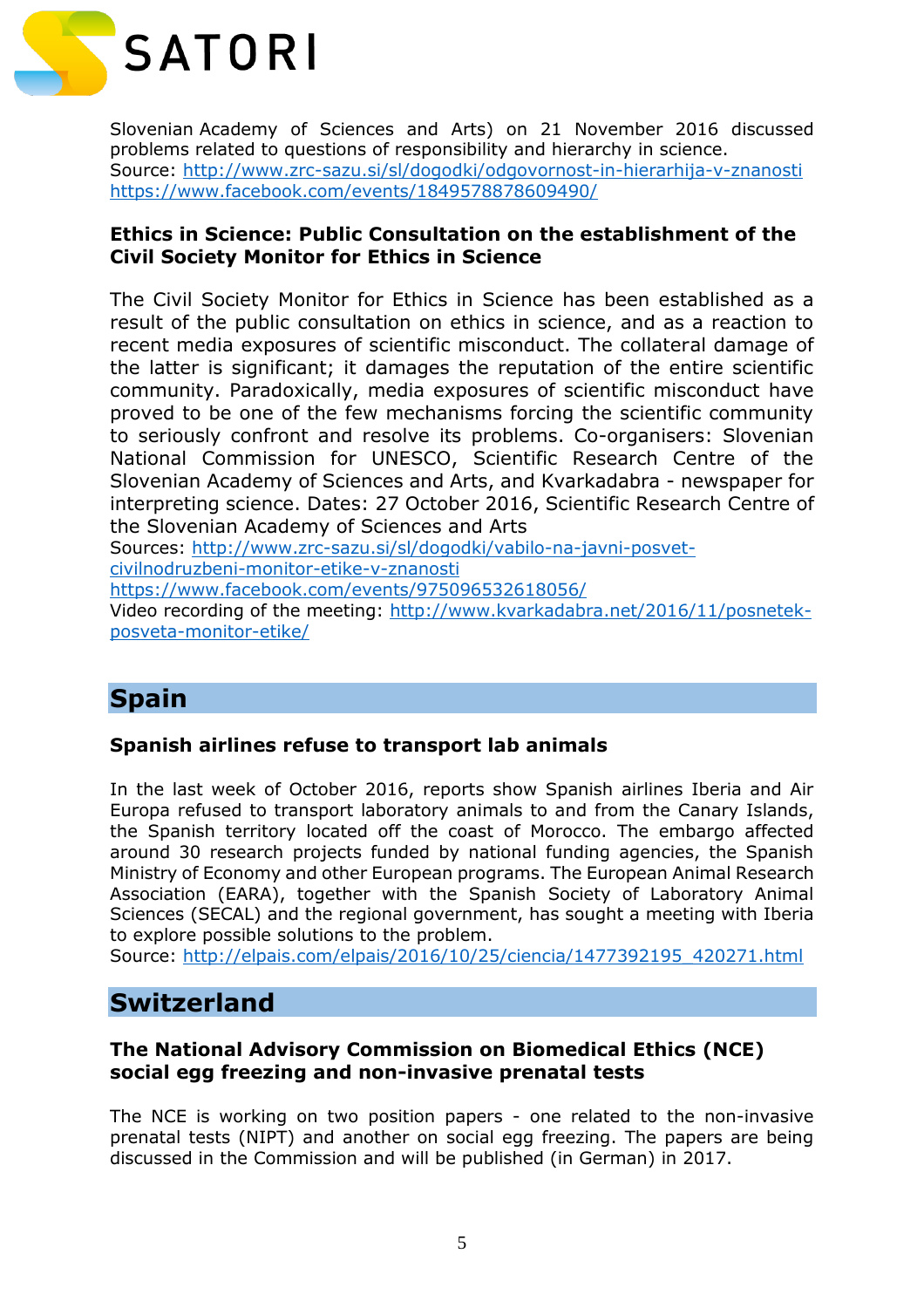

Source: [http://www.nek-cne.ch/de/die-kommission/news/news-details/aus-der](http://www.nek-cne.ch/de/die-kommission/news/news-details/aus-der-letzten-nek-sitzung-arbeit-an-stellungnahmen-zum-social-egg-freezing-und-zu-nicht-invasive/)[letzten-nek-sitzung-arbeit-an-stellungnahmen-zum-social-egg-freezing-und-zu](http://www.nek-cne.ch/de/die-kommission/news/news-details/aus-der-letzten-nek-sitzung-arbeit-an-stellungnahmen-zum-social-egg-freezing-und-zu-nicht-invasive/)[nicht-invasive/](http://www.nek-cne.ch/de/die-kommission/news/news-details/aus-der-letzten-nek-sitzung-arbeit-an-stellungnahmen-zum-social-egg-freezing-und-zu-nicht-invasive/)

#### <span id="page-5-0"></span>**Creating equal partnerships between the global north and south is in the interest of funders and researchers**

A news item on the Swiss National Science Foundation by Ochieng' Ogodo (*Sub-Saharan African English Edition Regional Coordinator and News Editor at SciDev.net)* suggests "Western researchers should share more responsibilities with their colleagues from the South". The article discusses the changing international research landscape and the inequality that exists at many levels. Source: [http://www.snf.ch/en/researchinFocus/newsroom/Pages/news-161130-](http://www.snf.ch/en/researchinFocus/newsroom/Pages/news-161130-horizons-the-quest-for-fair-research.aspx)

[horizons-the-quest-for-fair-research.aspx](http://www.snf.ch/en/researchinFocus/newsroom/Pages/news-161130-horizons-the-quest-for-fair-research.aspx)

## **United Kingdom**

#### <span id="page-5-1"></span>**Human cryogenic freezing raises ethical issues: is it time to regulate?**

In Ireland and the UK, some people are choosing to have their bodies frozen to be preserved for a future in which it is possible to be regenerated. In the UK, a judge backed the right of a 14-year-old girl who died of cancer to be cryogenically frozen. The ethical concerns of this practice include dignity, health risks, misleading assumptions about cheating death, consent (of preserved individuals, parents, guardians), human autonomy, etc. How will policy makers and regulators rise to the call for the ["proper regulation" of cryonic preservation](http://www.telegraph.co.uk/books/what-to-read/don-delillo-if-science-makes-life-after-death-possible-we-have-t/)? Sources:

(Ireland):<http://www.rte.ie/news/2016/1118/832787-frozen-girl-analysis/> (UK) [http://www.telegraph.co.uk/news/2016/11/18/cancer-girl-14-is](http://www.telegraph.co.uk/news/2016/11/18/cancer-girl-14-is-cryogenically-frozen-after-telling-judge-she-w/)[cryogenically-frozen-after-telling-judge-she-w/](http://www.telegraph.co.uk/news/2016/11/18/cancer-girl-14-is-cryogenically-frozen-after-telling-judge-she-w/)

#### <span id="page-5-2"></span>**POSTnote issued covering current and future uses of genome editing, its regulation, and potential concerns**

A POSTnote (issued November 2016) by the UK Parliamentary Office of Science and Technology (POST) covers current and future uses of genome editing, its regulation, and the potential concerns it raises.

Source: [http://researchbriefings.files.parliament.uk/documents/POST-PN-](http://researchbriefings.files.parliament.uk/documents/POST-PN-0541/POST-PN-0541.pdf)[0541/POST-PN-0541.pdf](http://researchbriefings.files.parliament.uk/documents/POST-PN-0541/POST-PN-0541.pdf)

#### <span id="page-5-3"></span>**UK court rules parliamentary approval required before Brexit can happen**

In *R (Miller) v Secretary of State for Exiting the European Union,* a divisional court held that the UK government did not have the power under the Crown's prerogative to give notice pursuant to Article 50 for the UK to withdraw from the European Union. [Media reports](https://www.theguardian.com/politics/2016/nov/03/parliament-must-trigger-brexit-high-court-rules) suggest that the UK government will appeal the ruling, and the UK Supreme Court set aside 7 and 8 December 2016 to hear the appeal.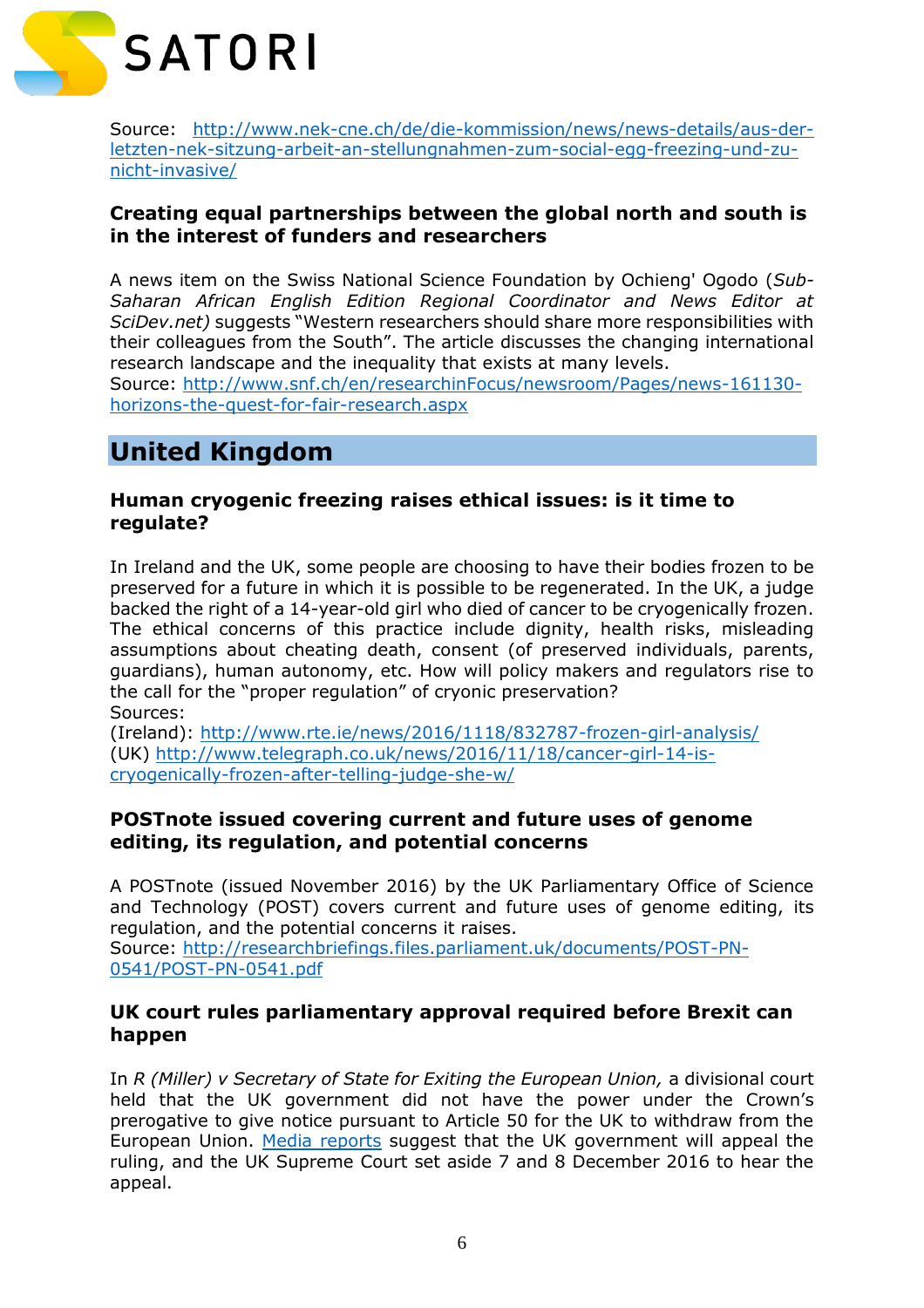

Source (judgment summary): [https://www.judiciary.gov.uk/wp](https://www.judiciary.gov.uk/wp-content/uploads/2016/11/summary-r-miller-v-secretary-of-state-for-exiting-the-eu-20161103.pdf)[content/uploads/2016/11/summary-r-miller-v-secretary-of-state-for-exiting-the](https://www.judiciary.gov.uk/wp-content/uploads/2016/11/summary-r-miller-v-secretary-of-state-for-exiting-the-eu-20161103.pdf)[eu-20161103.pdf](https://www.judiciary.gov.uk/wp-content/uploads/2016/11/summary-r-miller-v-secretary-of-state-for-exiting-the-eu-20161103.pdf)

#### <span id="page-6-0"></span>**UK Science and Technology Committee holds its fourth evidence session on science communication**

The UK Science and Technology Committee held its fourth evidence session on science communication on 16 November 2016. In this final session, the committee examined the 'consultation' process in engaging the public, 'responsible research and innovation', the use of scientific advice and the social sciences in policy making.

Source: [http://www.parliament.uk/business/committees/committees-a](http://www.parliament.uk/business/committees/committees-a-z/commons-select/science-and-technology-committee/news-parliament-2015/science-communication-ev4/)[z/commons-select/science-and-technology-committee/news-parliament-](http://www.parliament.uk/business/committees/committees-a-z/commons-select/science-and-technology-committee/news-parliament-2015/science-communication-ev4/)[2015/science-communication-ev4/](http://www.parliament.uk/business/committees/committees-a-z/commons-select/science-and-technology-committee/news-parliament-2015/science-communication-ev4/)

#### <span id="page-6-1"></span>**Alan Turing Institute offers to lead a 'Commission on Artificial Intelligence'**

In a letter to the UK government, the Alan Turing Institute has offered to lead a Standing Commission on AI (were it to be set up based on the recommendations of the report on Robotics and AI) that would examine the social, ethical and legal implications of recent and potential developments in AI.

Source (letter): [http://www.parliament.uk/documents/commons](http://www.parliament.uk/documents/commons-committees/science-technology/Correspondence/161021-letter-from-Alan-Turing-Institute-to-Stephen-Metcalfe-artificial-intelligence.pdf)[committees/science-technology/Correspondence/161021-letter-from-Alan-](http://www.parliament.uk/documents/commons-committees/science-technology/Correspondence/161021-letter-from-Alan-Turing-Institute-to-Stephen-Metcalfe-artificial-intelligence.pdf)[Turing-Institute-to-Stephen-Metcalfe-artificial-intelligence.pdf](http://www.parliament.uk/documents/commons-committees/science-technology/Correspondence/161021-letter-from-Alan-Turing-Institute-to-Stephen-Metcalfe-artificial-intelligence.pdf)

#### <span id="page-6-2"></span>**Research integrity concordat progress report published**

Universities UK has published a progress report on *the concordat to support research integrity* (originally published in 2012 and was developed by Universities UK, Research Councils UK, the higher education funding councils, the Wellcome Trust, and the government). The progress report examines the dissemination and awareness of the concordat, the nature of its reception, the manner and extent to which universities have responded to meet the five commitments, and makes recommendations.

Source:[http://www.universitiesuk.ac.uk/policy-and](http://www.universitiesuk.ac.uk/policy-and-analysis/reports/Pages/concordat-research-integrity-progress-report.aspx)[analysis/reports/Pages/concordat-research-integrity-progress-report.aspx](http://www.universitiesuk.ac.uk/policy-and-analysis/reports/Pages/concordat-research-integrity-progress-report.aspx)

## **Global News**

#### <span id="page-6-3"></span>**Fourth version of the CIOMS international ethical guidelines published**

The Council for International Organizations of Medical Sciences (CIOMS) has released a new version of its International Ethical Guidelines for Health-Related Research Involving Humans (developed in collaboration with WHO and based on authoritative ethical guidance documents, such as the World Medical Association's Declaration of Helsinki and UNESCO's Universal Declaration on Bioethics and Human Rights). The guidelines aim to provide internationally vetted ethical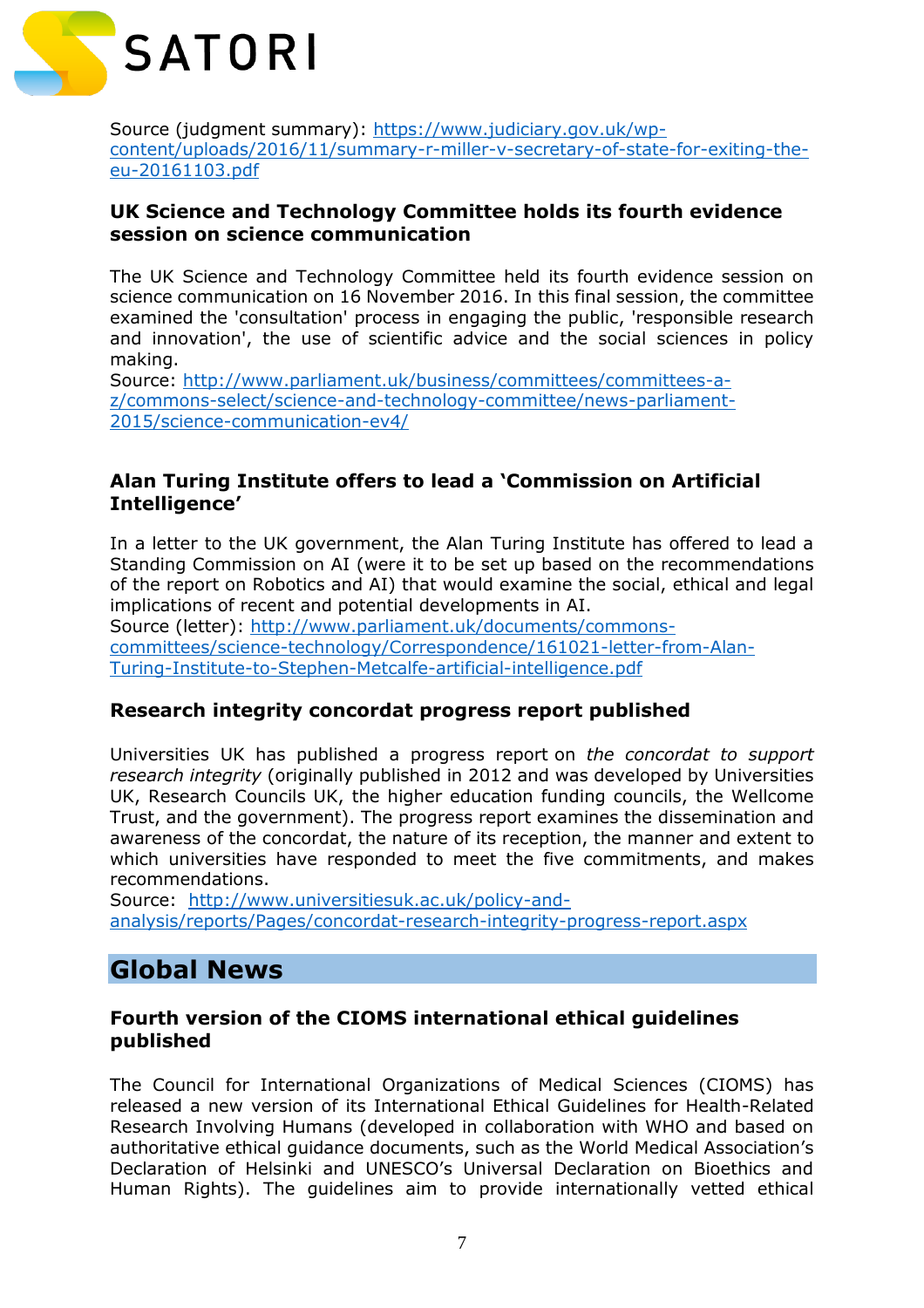

principles and detailed commentary on how these principles should be applied, with particular attention to research in low and middle income countries. Source:<http://www.cioms.ch/ethical-guidelines-2016/>

#### <span id="page-7-0"></span>**WHO to develop new policy on dealing with suspected research misconduct**

An independent review commissioned by WHO (World Health Organization) has found that research ethics misconduct occurred in a study on foetal growth standards. In light of this incident, and the fact that several departments across WHO are involved in research in different capacities, WHO is developing its own policy on dealing with suspected research misconduct. The new WHO policy is expected to be published before 2017. Source:

[http://www.who.int/reproductivehealth/topics/maternal\\_perinatal/research](http://www.who.int/reproductivehealth/topics/maternal_perinatal/research-dispute/en/)[dispute/en/](http://www.who.int/reproductivehealth/topics/maternal_perinatal/research-dispute/en/)

#### <span id="page-7-1"></span>**ACM Code of Ethics and Professional Conduct solicits feedback**

The ACM Committee on Professional Ethics (COPE) has invited feedback on the first draft of the 2018 version of the ACM Code of Ethics and Professional Conduct. The public comments period runs from 1 December 2016 to 15 January 2017. Source:<http://ethics.acm.org/code-of-ethics/code-2018/>

### **China**

#### <span id="page-7-2"></span>**China tests CRISPR gene-editing in a human for the first time**

News reports reveal that a Chinese group has become the first to inject a person with cells that contain genes edited using the revolutionary CRISPR–Cas9 technique. On 28 October 2016, a team led by oncologist Lu You at Sichuan University in Chengdu, China delivered modified cells into a patient with aggressive lung cancer as part of a clinical trial at the West China Hospital, also in Chengdu. Source: [http://www.nature.com/news/crispr-gene-editing-tested-in-a-person](http://www.nature.com/news/crispr-gene-editing-tested-in-a-person-for-the-first-time-1.20988)[for-the-first-time-1.20988](http://www.nature.com/news/crispr-gene-editing-tested-in-a-person-for-the-first-time-1.20988)

SATORI invites suggestions for policy items to include in future issues of the newsletter. To send suggestions and feedback, please email Rowena Rodrigues: [rowena.rodrigues@trilateralresearch.com](mailto:rowena.rodrigues@trilateralresearch.com) or visit our blog: <http://satoriproject.eu/blog/>

Follow SATORI on Twitter: @SATORI\_EU